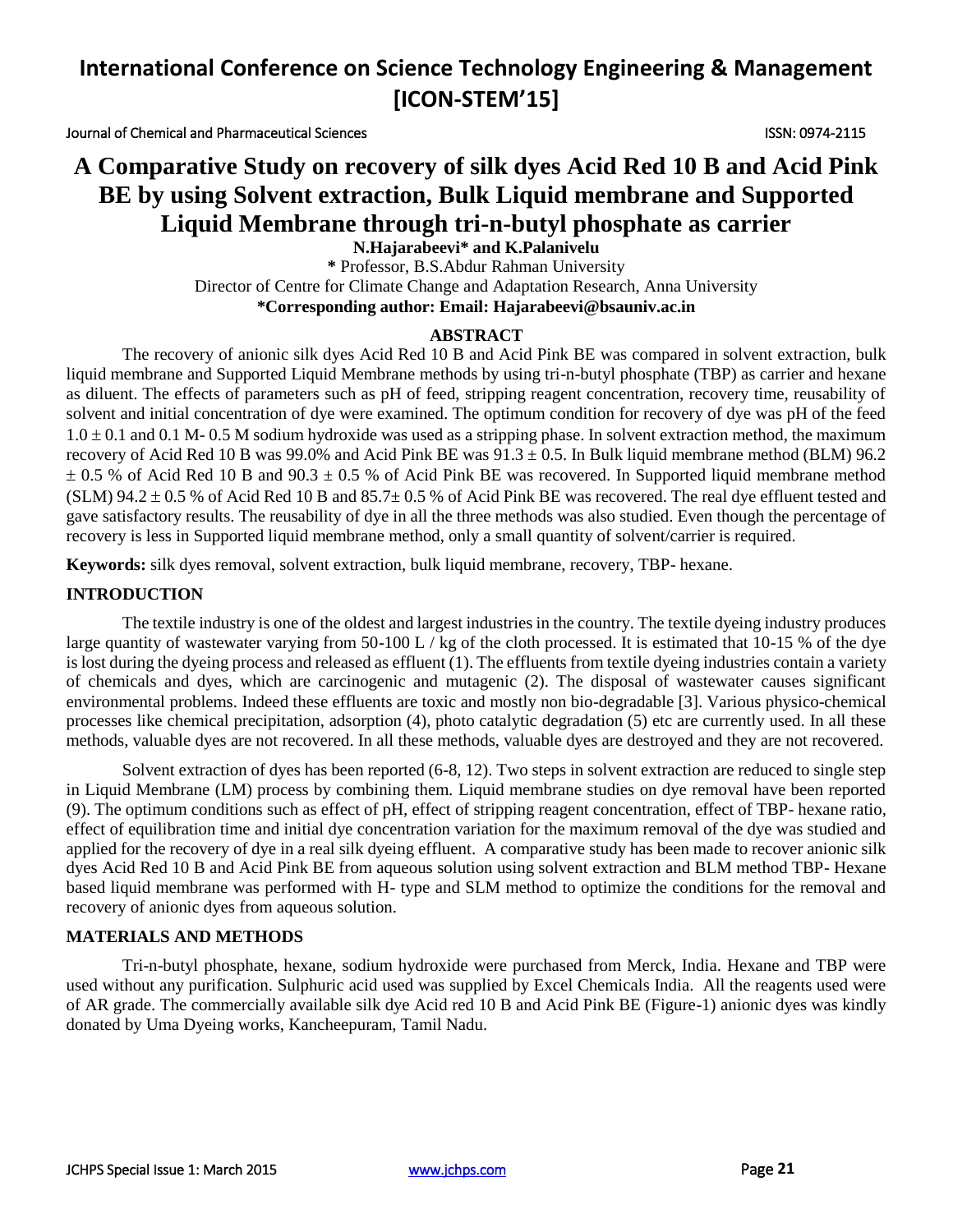Journal of Chemical and Pharmaceutical Sciences ISSN: 0974-2115



## **Figure .1.Structure of Acid Pink BE (CI Acid red 183)**

**Apparatus and measurement:** The spectrophotometer used for the measurement of dye concentration in the aqueous phases was a Spectronic 20 Genesys (Germany). The pH measurements were made using WTW pH meter (Germany) with combined electrode. Electrophoresis apparatus (submarine Gel system, India) was used to find out the nature of dyes. The  $\lambda_{\text{max}}$  value for Acid Red 10 B was found to be 566 nm and for Acid Pink BE was found to be 519 nm.

**Extraction Procedure:** All the experiments were carried out at ambient temperature (27°C). The preparation of dye solutions was as follows. 0.1 g of Acid Pink BE and Acid Red 10 B (as received) was dissolved in 1000 mL of distilled water to make a dye solution typical of dye bath rinse effluents (100 mg/ L). About 30 mL aqueous solution of dye (adjusted pH to  $1.0 \pm 0.2$ ) containing 100 mg/L was taken in a separating funnel along with 30 mL mixture of TBP+hexane (1:1 ratio). The phases were mixed gently for five minutes and allowed to stand for separation of phases. The aqueous layer was analysed for remaining dye using spectrophotometer at 566 nm for Acid Red 10 B and 519 nm for Acid Pink BE. The extracted dye was shaken with 0.5 M sodium hydroxide solution for five minutes and allowed to stand for separation of phases. The aqueous layer (sodium hydroxide) was neutralised and analysed for recovered dye using spectrophotometer.

The BLM reactor used during this study, consisted of two half cells like H Type. The feed solution (containing 100 ml of 50 mg dye solution) was fed on one side and strip solution (containing 100 ml of 0.1 M NaOH) on another side and liquid membrane (200 ml TBP+Hexane) contacting both feed and strip solution with two mechanical stirrers were fixed at the top to agitate the liquid confined in the half cells. The inner dimension of the transport cell was 75-mm diameter X 190-mm depth X 45-mm height (from the bottom). The reactor was also equipped with outlets for draining the liquid and collecting samples. Determination of the dye concentration in both aqueous phases was carried out by spectrophotometer at 566 for Acid Red 10 B and 519 nm for Acid Pink BE. A similar transport experiment was carried out in the absence of carrier for reference. Each experiment was duplicated under identical conditions and the analysis was carried out in triplicate. The results were found to be reproducible within  $\pm 4.0$ %.

SLM reactor consists of two cylindrical cells one for feed solution and another for strip solution with the capacity of each cell was 150 mL for dye removal. Polytetrafluoroethylene (Teflon) was used as support and the membrane containing carrier was placed in between the cells. Magnetic stirrers were used to mix the aqueous feed and strip solution. The polymeric supported membrane was impregnated with a carrier solution by immersion for 24 hours and then leaving it to drip for a few seconds before being placed in the transport cell. The concentration of dyes in the feed and strip side was measured periodically by sampling a small amount from both feed and strip side. The photographic view of the SLM reactor is shown in Figure-2.

### **RESULTS AND DISCUSSION**

**Effect of pH:** The effect of pH on the extraction of anionic dyes was studied by varying the pH from 1.0 to 7.0 in solvent extraction  $(SX)$  method and from  $1.0 - 4.0$  in BLM process was studied and the results are shown in Table-1. The extraction of dyes was maximum at lower pH. The percentage of extraction of dyes was found to decrease with the increase in pH and there was no extraction at pH 7.0. This study reveals that maximum extraction (91.0 % in solvent extraction, 90.0 % in BLM and 85.7 % in SLM for Acid Pink BE) was achieved at pH  $1.0 \pm 0.2$ . This may be due to the fact that at lower pH, H<sup>+</sup> ion concentration is high and hence the anionic dye readily forms an ion-pair complex with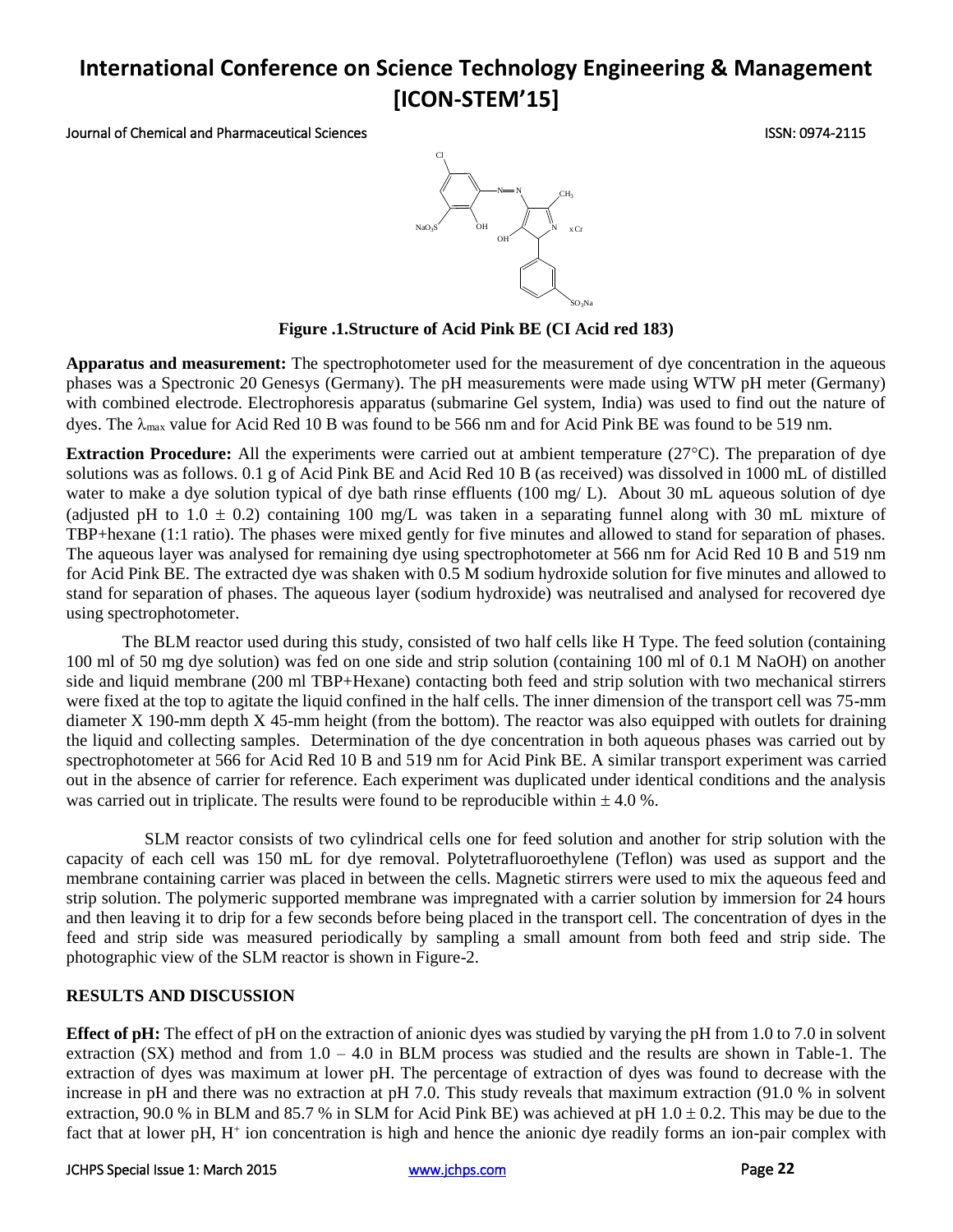### Journal of Chemical and Pharmaceutical Sciences ISSN: 0974-2115

cationic TBP. At higher pH, TBP does not form an ion pair with dye because TBP remains neutral and not present in cationic form, thus resulting in poor extraction. Hence for further studies pH  $1.0 \pm 0.1$  was chosen.



## **Figure.2.Photographic View of the SLM Reactor Table.1.Effect of pH on Extraction of Acid Pink BE.**

| pН  | Amount of dye of Extracted (mg/L) |      |            |
|-----|-----------------------------------|------|------------|
|     | SX                                | BLM  | <b>SLM</b> |
| L.O | 91.0                              | 90.0 | 85.7       |
| 2.0 | 81.0                              | 73.8 | 70.5       |
| 3.0 | 65.8                              | 55.5 | 54.2       |
|     | 30.5                              | 25.0 | 22.5       |

**Experimental conditions:** Dye initial concentration 100 mg/lit for SX and 50 mg/L for BLM, Aqueous/ solvent ratio (1:1), equilibration time 5 min for SX and 120 min for BLM.

**Effect of stripping reagent concentration:** Since sodium hydroxide showed good stripping efficiency among the various alkaline chemicals, to check out the effect of stripping reagent concentration, the concentration of receiving (sodium hydroxide) was varied in the range of 0.01 M to 0.50 M for SX and 0.05 to 0.7 M.for BLM and SLM. It is clear that, the recovery of dye increases with increasing the concentration of sodium hydroxide from 0.05 to 0.7 M. The recovery of Acid Pink BE dye in 300 seconds was found to be 55.6 mg/L at 0.05 M NaOH and slightly increases to 82.5 mg/L at 0.2 M NaOH. In the range of  $0.4 M - 0.70 M$  NaOH, stripping efficiency is still increased to 91.2 mg/L. This is probably due to increase in the concentration of hydroxyl ions. Hence 0.5 M sodium hydroxide solution was selected for further studies in SX. In BLM and SLM methods, the percentage of recovery is increased with increase of sodium hydroxide concentration up to 0.1 M. Later it was constant. The maximum recovery of dye in 120 minutes was 90.0 % for BLM from loaded Hexane + TBP mixture with 0.1 to 0.5 M sodium hydroxide respectively. The maximum recovery of dye in 7 hrs was 85.7 %  $\pm$  0.5 for SLM method. Hence for further studies 0.1 M NaOH was chosen BLM. Similar effects were observed for Acid red 10 B. The results are shown in Figure -3

Hu et al (2005) reported that stripping of acid dye intermediate from loaded organic phase was tested with NaOH and the stripping rate was increased with increase of NaOH concentration in the aqueous phase. The dye intermediates were mostly stripped with stripping rate 94.1 % when NaOH  $> 17.5$  wt % and when NaOH  $< 7.5$  wt %, stripping rate was only 50.6 %.

Transport Mechanism: The dye was found out as an anionic by electrophoresis method. In acidic condition, H<sup>+</sup> ion concentration is high and hence TBP is in cationic form. It readily combines with the anionic dye in the feed side and forms an ion-pair complex. This mechanism is proved by plotting log D versus log TBP concentration for Acid Red 10 B and Acid Pink BE and the plots of are given in Figures 4 and 5 respectively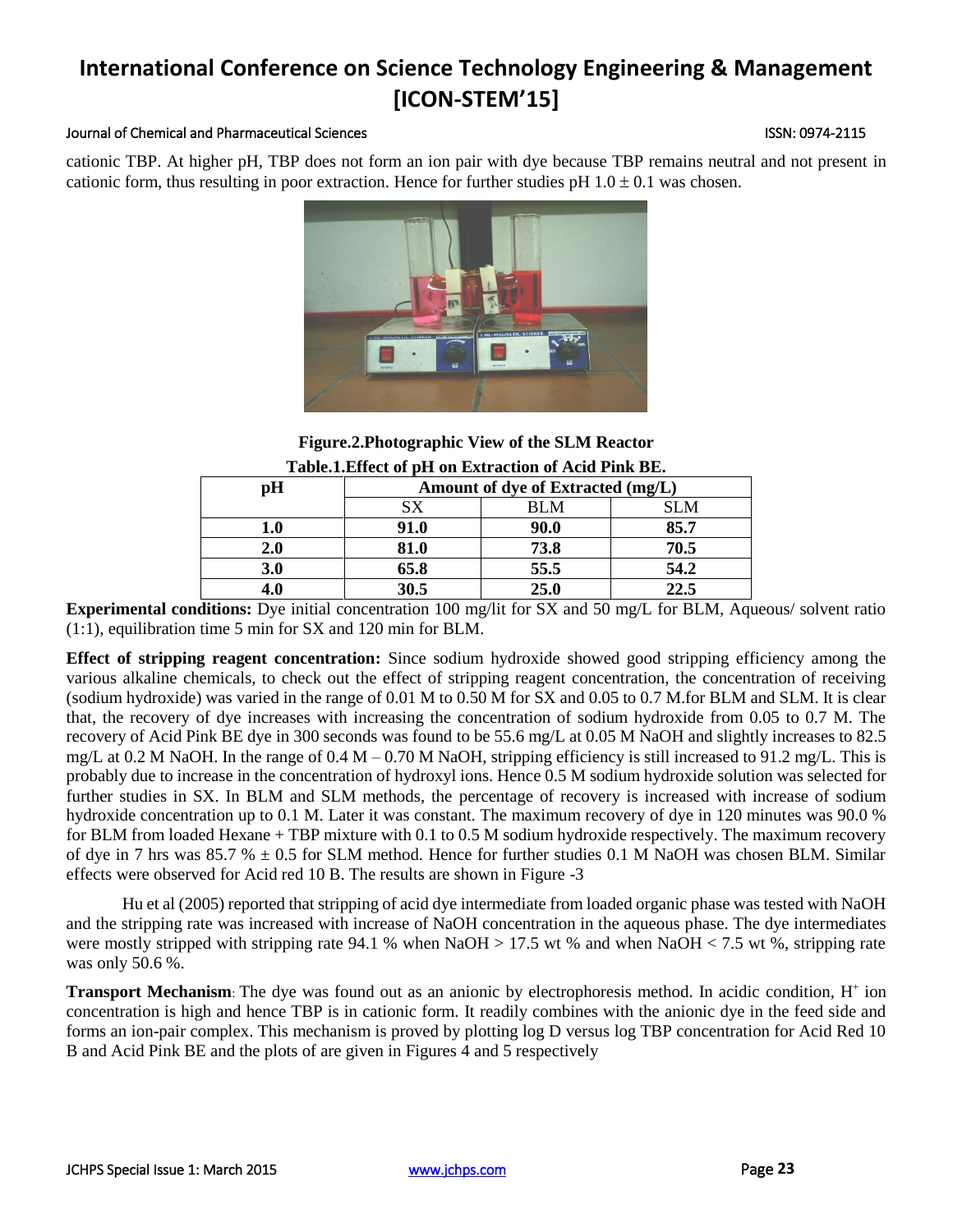Journal of Chemical and Pharmaceutical Sciences ISSN: 0974-2115



(Conditions: Source phase 100 mL of 100 mg/L Acid Pink BE dye solution at pH  $1.0 \pm 0.1$ , receiving phase 100 mL of NaOH, rate of stirring 220 rpm, time of transport 2 hours for BLM, rate of stirring 600 rpm, time of transport 7hours for SLM ).





**Figure.4.Relationship between log D and log (TBP) for Acid Red 10B** 



(Conditions: Source phase 100 mL of 100 mg/L Acid red 10 B and Acid Pink BE dye solutions at pH  $1.0 \pm 0.1$ , receiving phase 100 mL of NaOH, rate of stirring 220 rpm, time of transport 2 hours for BLM, rate of stirring 600 rpm, time of transport 7hours for SLM ).

The plots are linear. The slopes obtained are 2.37 and 2.17 for Acid Red 10B and Acid Pink BE respectively, which indicates that one mole of dye forms a complex with two moles of TBP. The dye to reagent mole ratio is 1:2. This may be due to the presence of two  $(SO_3)$  Na<sup>+</sup> group in both dyes. The acidic dyes are anionic in nature. In acidic pH, the extractant TBP is in protonated form with  $H^+$ ion. The extraction is due to the formation of ion- pair complex  $[(RO_3P^+O_4)]$  $H$ )<sub>2</sub> Dye<sup>2-</sup> l<sub>org</sub> by cationic TBP with anionic dye and the mechanism is shown below.

> 2  $[RO<sub>3</sub>P<sup>+</sup>O H]<sub>ore</sub> + Dve<sup>2-</sup><sub>ao</sub>$  $[(RO<sub>3</sub>P<sup>+</sup>O H)<sub>2</sub> Dye<sup>2</sup>]<sub>ore</sub>$

The stripping reaction with OH<sup>-</sup> is as follows. The hydroxyl ion reacted with ion-pair complex [R<sub>3</sub>PO H<sup>+</sup> Dye<sup>-</sup>]<sub>org</sub> and releasing neutral TBP and dye.

> $[(RO<sub>3</sub>P<sup>+</sup>O H)<sub>2</sub> Dye<sup>2</sup>]<sub>org</sub> + OH<sup>-</sup>$  $2[RO_3PO]_{org} + 2H_2O + Dye^{2}$ ag

Figure -6 depicts schematically the dye transport processes in the LM process. At the source phase –membrane interface,  $[RO<sub>3</sub>PO H<sup>+</sup>Dye]<sub>org</sub>$  ion pair complex is formed. At the membrane-receiving phase interface, OH<sup>-</sup> with high

JCHPS Special Issue 1: March 2015 [www.jchps.com](http://www.jchps.com/) Page **24**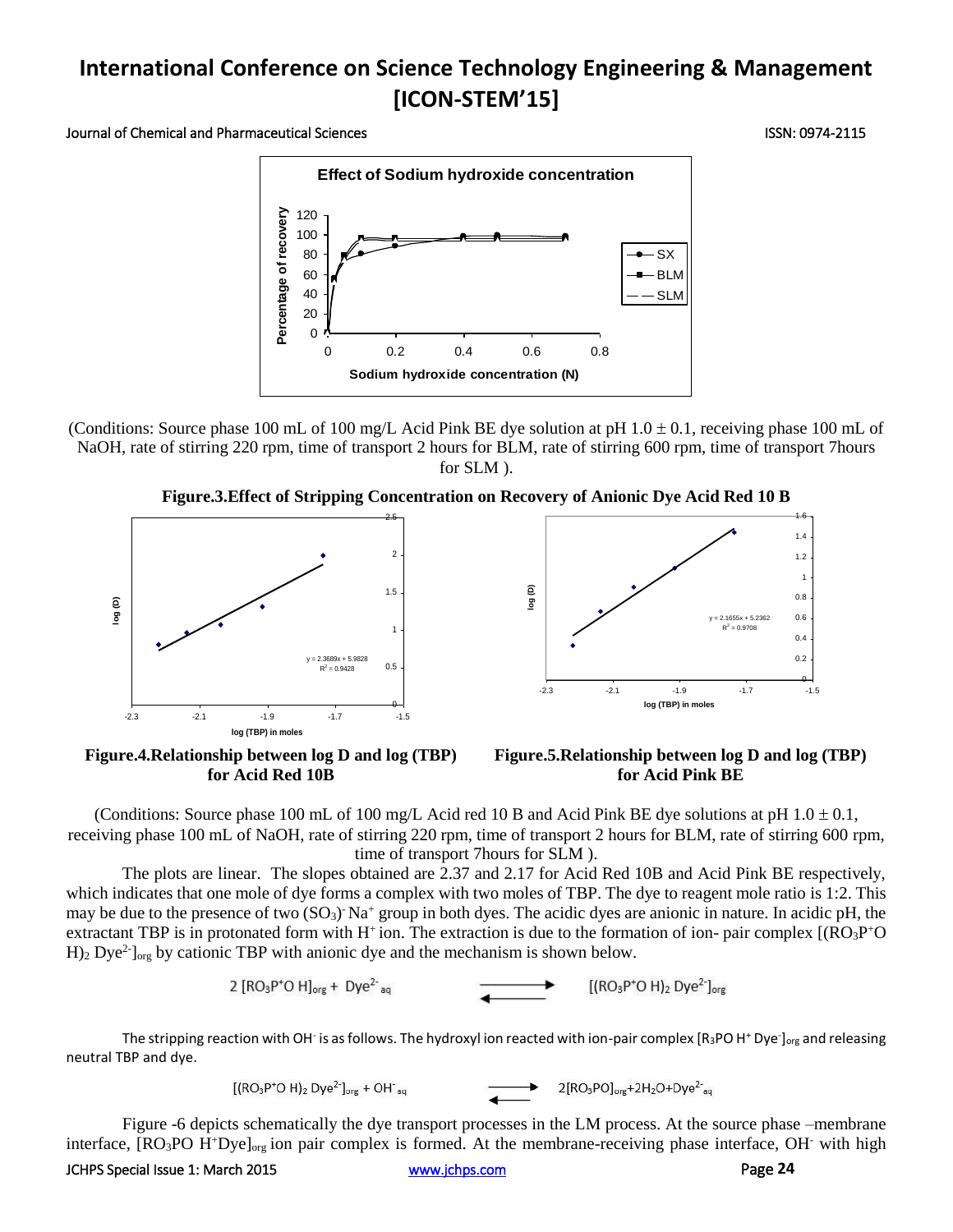$[Dye]^{2-}$ ag

 $2H^+$ 

**Reusability:** Stability of PTFE-TBP system was studied by using one disc for different runs without further impregnation of carrier. Stability of the SLM was quite remarkable when ten consecutive experiments were performed without re impregnation of the TBP carrier. This shows that the TBP has performed a stable SLM system in PTFE membrane. This may be due to high viscosity of TBP (3.8 m pa/ s at 25° C, R.H.Perry and Dongreen, 1984). No water transport through the SLM was observed during the experiment because of there is no change of pH during the process. This may be due to the stability SLM system containing TBP as carrier. Thus the developed SLM system containing TBP as carrier possesses good stability with uphill transport for anionic silk dyes.

**Application to textile dyeing effluent:** The untreated dye effluent was collected from Uma silk dyeing works, Kancheepuram, India to test the applicability of the developed method. The characteristics of the effluent are furnished in Table 2. The dyeing effluents contain high concentration of dye, chloride and sulphate and in high alkaline conditions. Hence, it was neutralized to acidic pH and the further treatments were carried out in LLE, BLM and SLM processes.

| Table.2. Characteristics of Sirk Dyenig Emiliem |              |  |  |  |
|-------------------------------------------------|--------------|--|--|--|
| <b>Parameter</b>                                | Dye effluent |  |  |  |
| pH                                              | 8.65         |  |  |  |
| Conductivity m S/cm                             | 2.46         |  |  |  |
| Total dissolved solids (mg/L)                   | 2350         |  |  |  |
| Total suspended solids (mg/L)                   | 39.5         |  |  |  |
| Dye Concentration (mg/L)                        | 500          |  |  |  |
| Chloride $(mg/L)$                               | 750          |  |  |  |
| Colour                                          | Pink         |  |  |  |
| $\lambda_{\text{max}}$                          | 519          |  |  |  |

| Table.2. Characteristics of Silk Dyeing Effluent |  |
|--------------------------------------------------|--|
|--------------------------------------------------|--|

# Feed phase Membrane phase Strip phase Strip phase Strip phase **Figure.6. Schematic Representation for Transport of Anionic Dyes by Supported Liquid Membrane**

[(RO<sub>3</sub>POH)<sub>2</sub>+Dye<sup>2-</sup>] org

affinity for dye-ions completes the transport process by removing dye-ions from its ion pair complex. Finally, the free carrier RO3PO diffuses across the membrane to the source phase –membrane interface, where the cycle starts again. The mechanism for dye removal is similar to anionic chromium (VI) extraction (Santhanalakshmi et al, 1998).

 $[Dye]^{2-} aq + 2H_2O$ 

Carrier-Dye -OH

2OH<sup>-</sup>

# **International Conference on Science Technology Engineering & Management [ICON-STEM'15]**

Journal of Chemical and Pharmaceutical Sciences ISSN: 0974-2115

 $[RO<sub>3</sub>PO<sub>long</sub>]$